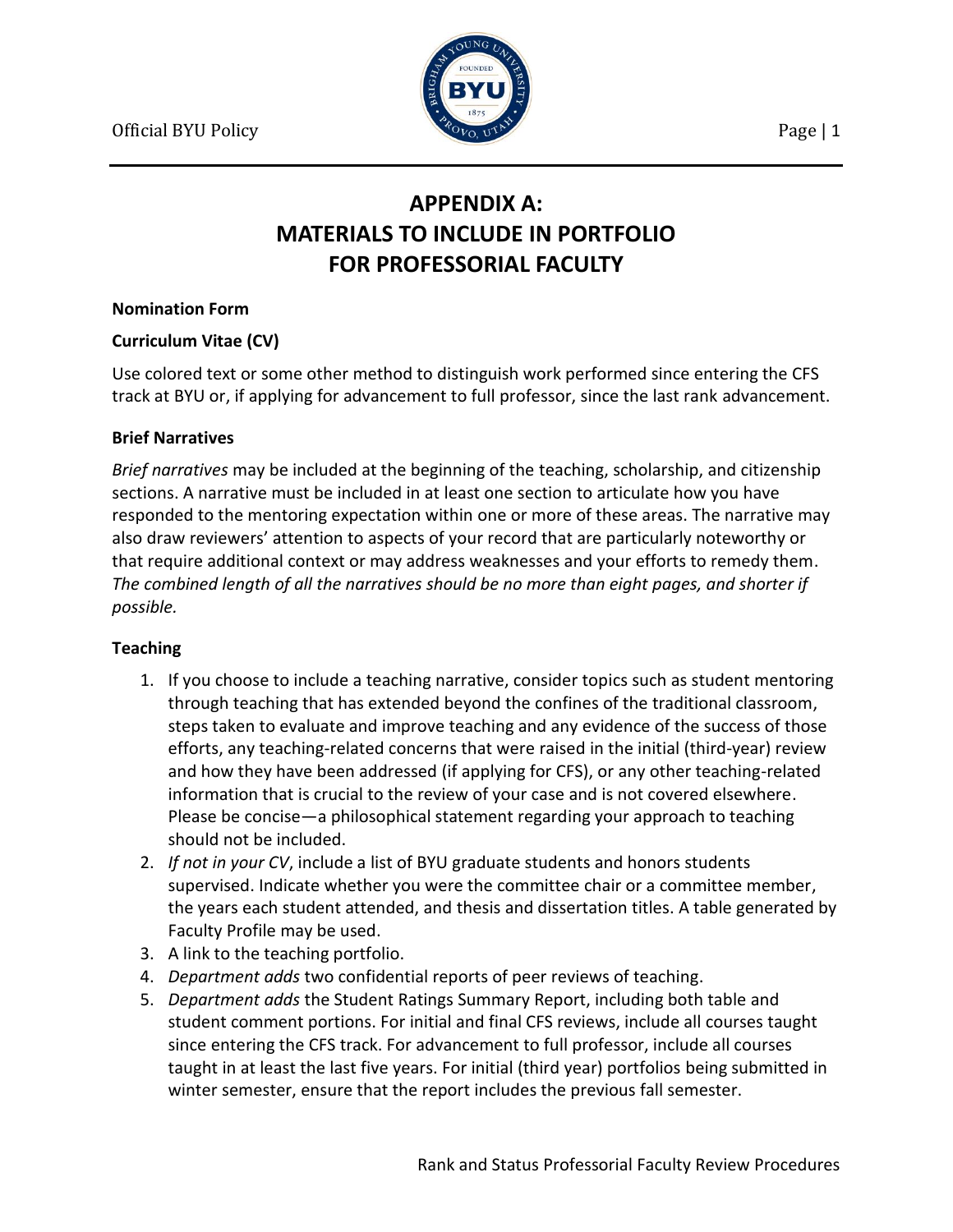

## **Scholarship**

- 1. If you choose to include a scholarship narrative, consider topics such as mentoring of students through their involvement in your scholarship and how students have benefited from those efforts, awards or other recognitions your work has received, any scholarship-related concerns that were raised in the initial (third-year) review and how they have been addressed (if applying for CFS), or any other scholarship-related information that is crucial to the review of your case and is not covered elsewhere. Please be concise.
- 2. If scholarly products cannot be annotated as outlined below in your CV, include a list of all scholarship or creative works produced since being hired at BYU or, if applying for advancement to full professor, since the last rank advancement. With each entry, provide the following:
	- a. Discipline-appropriate evidence of the quality and impact of the work and the publication or performance venues
	- b. An indication of coauthors who are BYU undergraduate or graduate students
	- c. Electronic links to each work, if available.

Add additional notes as needed to help reviewers understand disciplinary protocols including nomenclature (e.g., whether "forthcoming" means accepted), authorship attributions (e.g., whether first or last author signifies lead authorship), and whether "accepted" for books signifies that a publication is imminent or only under contract.

- 3. *If not in your CV*, and if grant funding is the norm within your discipline, include a list of funded grants for research or creative works. Include project title; your role on the project (e.g., principal investigator, co-principal investigator, sub-contractor); funding source (external vs. internal, as well as sponsor name); project dates; and total dollar amounts. If unfunded grant applications are valued by your college, include a second list of unfunded grant proposals.
- 4. Include your three best examples of scholarship. Introduce this section with a brief explanation of why each one was selected. Make available in the department office or (preferably) by electronic link in the CV copies of all other written scholarship and evidence of all other creative work produced since hiring or since the last rank advancement.
- 5. *Department adds* (except in initial reviews when external letters are not needed)
	- a. At least three external review letters of scholarship
	- b. A statement describing how the external reviewers were selected, their standing in the field, and any relationships they may have with the faculty member
	- c. A CV for each external reviewer (may be abbreviated)
	- d. A copy of the letter of invitation that was sent to reviewers
	- e. A copy of the waiver statement signed by the faculty member